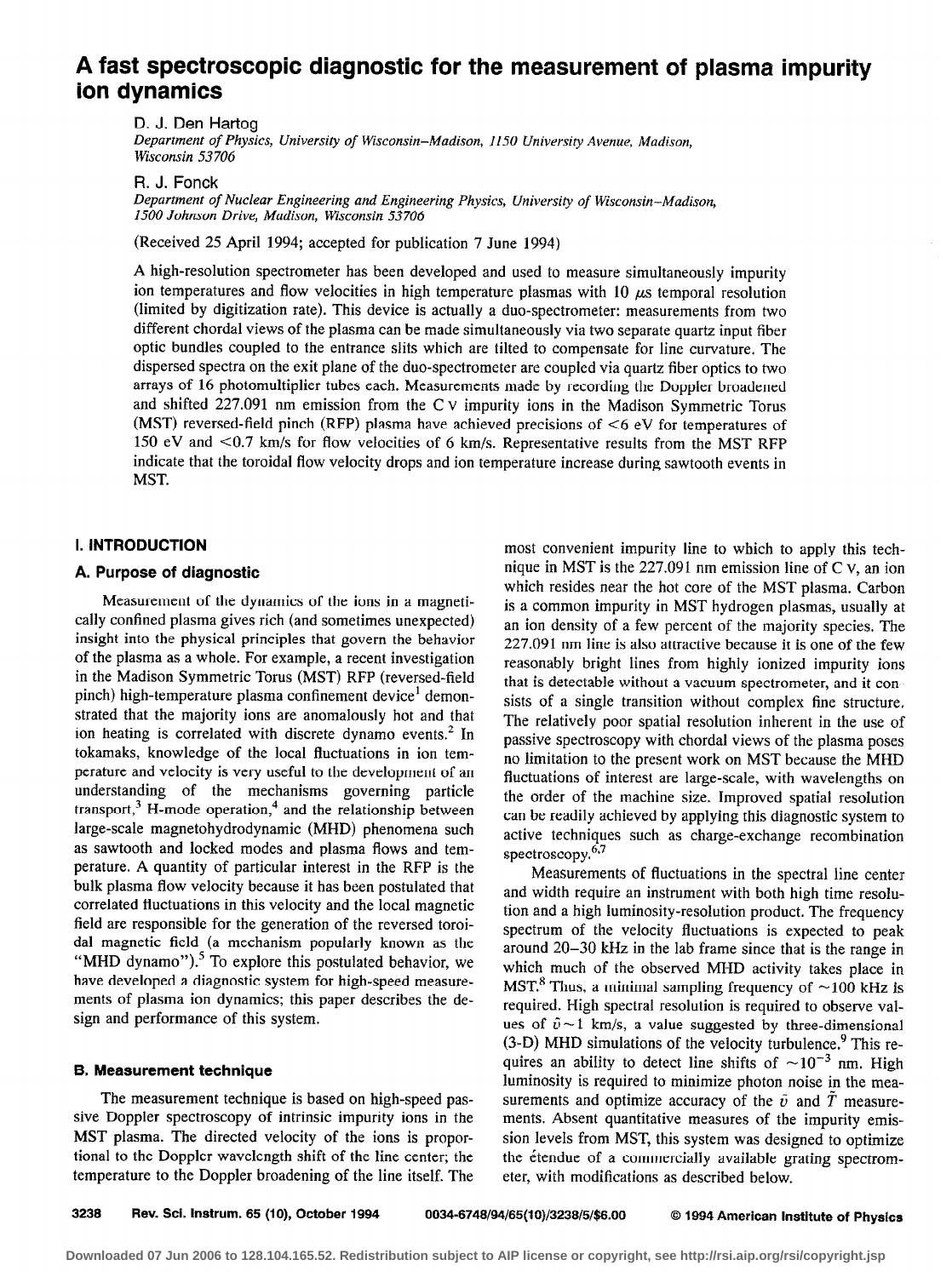# C. Other systems

Passive Doppler spectroscopy has been applied to measure the dynamics of the impurity ions in many hightemperature plasmas. A typical approach employs an intensified linear photodiode array at the exit plane in a highly dispersive spectrometer. While this type of system has good sensitivity and resolution, typical readout times are  $\geq 1$  ms, although instruments developed for the DIR-D tokamak have reduced this time to 260  $\mu$ s.<sup>10-12</sup>

For higher time resolution, multiple discrete detectors are used to record several spectral elements simultaneously at high sampling rates. There have been several instruments built with this capability,  $13,14$  including a UV/visible polychromator for the ZT-1 toroidal pinch<sup>15</sup> and a vacuum ultraviolet (VUV) polychromator for the ZT-40M RFP.16 To date, the Doppler plasma diagnostic with the best combination of speed and accuracy appears to be the instrument on the COMPASS-C tokamak.<sup>17</sup> This spectrometer uses three photomultipliers to simultaneously record three wavelength bands. The Doppler broadened spectral line is dispersed such that it is divided into these three roughly equal wavelength regions. Precisions of  $\sim$ 1 km/s were achieved with 40  $\mu$ s time resolution.

#### D. The MST system

The system implemented on MST and described in this paper was designed to extend the approach used on COMPASS-C in two respects: (1) the system etendue is optimized by using tall entrance slits combined with a simple aberration correction to retain high spectral resolution; and (2) the number of spectral channels is expanded considerably  $(to \ge 8$  channels across the line profile) to decouple small fluctuations in the line centroid from those in the line width. Our instrument simultaneously records two separate chordal views of the plasma, each with 16 individual wavelength channels (this capability makes it a duo-spectrometer). This system combines good étendue with the simplicity and flexibility of a fiber-optically coupled single-grating spectrometer.

#### II. APPARATUS

# A. Optical design

Ray tracing was performed to maximize the luminosityresolution product achievable with the available monochromator, an f/l0 Czerny-Turner design with 1.0 m focal length (Jarrell-Ash). The duo-spectrometer design was optimized with the constraint that the basic structure (mirrors, mirror mounts, grating mount and drive) remain unmodified and that the instrumental linewidth be  $\Delta\lambda \approx 0.025$  nm, as discussed below. This left the entrance slit and exit plane configurations and the grating itself as the major variables; these were configured using the BEAM FOUR software package from Stellar Software.

The dominant aberration in our instrument is line curvature,  $18-20$  which is caused by the variation in dispersion that occurs as a function of slit height. For our Czerny-Turner monochromator, a straight vertical slit on the entrance



FIG. 1. (a) The entrance slits consisting of a mask over the fiber optic arrays, (b) the ray-traced exit plane images of the entrance slits, and (c) the exit plane fiber optic arrays. Note the different horizontal and vertical scales.

plane maps to an ellipse on the exit plane (or vice versa). As long as the slit is fairly wide, such line curvature can be compensated quite well by a simple tilt of a straight slit. This configuration is illustrated in Fig.  $1(a)$ , which shows the two entrance slits, one above and the other below the optical axis of the spectrometer. The top of the upper slit (and the bottom of the lower slit) are tilted  $0.5^{\circ}$  toward the exit plane array [Fig.  $1(c)$ ]. This tilt, although small, reduces the width of the exit plane image by about 40% compared to a simple vertical entrance slit. Slit height was limited because longer slits would have required curvature rather than just the simple tilt of a straight slit. (This type of compensation has been done,  $2<sup>1</sup>$ but was not implemented on our instrument due to cost limitations.) Figure  $1(b)$  shows the expected exit plane images; they are well-defined vertical rectangles that exhibit a small amount of anamorphic magnification. Note that astigmatic blurring is small and does not lead to vertical overlap of the two images.

A simulation was performed to assure that the duospectrometer configuration provided the resolution necessary to measure flow velocities to accuracies of less than 1 km/s (with  $50 \le T_i \le 1000$  eV). Our aim was to maximize the etendue of the duo-spectrometer by using the widest slits consistent with this accuracy requirement. We wrote an IDL computer program which simulated the detection characteristics of the duo-spectrometer. This simulation program allowed variation of the width and shape of the wavelength channels (corresponding to slit width and instrument function) and the total number of wavelength detection channels. The parameters of interest (velocity and temperature) were reconstructed from the simulated spectra while varying the instrument parameters. The accuracy to which these reconstructed parameters matched the program input velocity and temperature provided a figure of merit.

Lacking accurate intensity estimates, we arbitrarily and conservatively estimated that the signal would be barely above the photon counting level, i.e., each timestep would require reconstruction of the velocity and temperature from a Doppler broadened spectrum defined by only a few hundred counts. Even at the low signal levels of the simulation Doppler shifts that were a few percent of the channel widths (in

**Downloaded 07 Jun 2006 to 128.104.165.52. Redistribution subject to AIP license or copyright, see http://rsi.aip.org/rsi/copyright.jsp**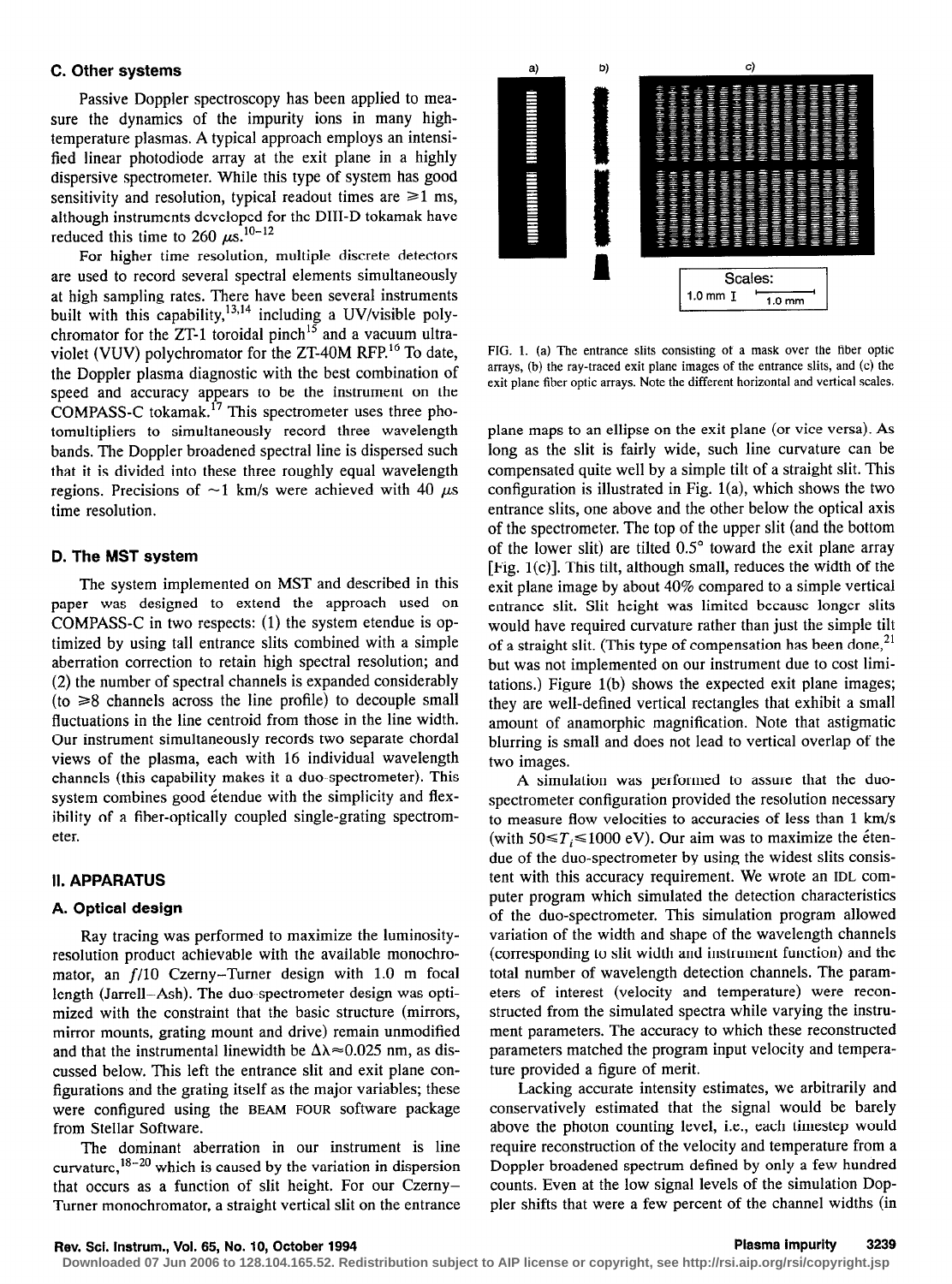nm) could be resolved. The number of wavelength channels was determined by the range of ion temperatures to be measured. For typical MST ion temperatures we required that half of the 16 available channels contain measurable signal; this allowed substantial flexibility as only three illuminated channels are needed to define the Doppler broadened spectrum. The final design parameters chosen were these: input slit width=178  $\mu$ m and exit slit width=200  $\mu$ m, giving an instrumental line width of 0.0246 nm.

#### 6. Duo-spectrometer

The spectrometer itself is a standard  $f/10$  1.0 m focal length Czemy-Turner configuration. The mirrors and grating were overcoated with  $MgF_2$  to enhance UV reflectivity. The 1180 g/mm grating is blazed at 1000 nm in first order, giving the desired 0.12 nm/mm reciprocal dispersion in fifth order for 227 nm.

The two entrance slits of the duo-spectrometer simply act as masks for the input fiber optic bundles. They were cut into a single piece of 12.7  $\mu$ m (0.0005 in.) thick stainless steel shim stock with a 178  $\mu$ m (0.007 in.) wide jeweler's saw. This slit mask is mounted on the front of the fixture that holds the two entrance fiber optic bundles. The fibers in each bundle are arranged in a vertical line behind the slit in the mask. (The slits in the mask were tilted at 0.5° off vertical rather than tilting the fiber lines off vertical.) Alignment was done by filling the fiber optic bundles with light and positioning the slit mask while observing the assembly with a microscope.

The entrance fiber optic assembly was manufactured by C Technologies (Verona, New Jersey). The assembly consists of two separate fiber optic bundles, one for each slit of the duo-spectrometer. The fixtures at the light collection end of each bundle hold the fibers in a round bundle. The individual fibers are 400- $\mu$ m-diam pure fused silica core with a doped fused silica cladding. The fiber jackets were removed in the slit fixture to enhance the packing efficiency in the line assembly. The manufacturer specified fiber attenuation of less than 1.0 dB/m for 225 nm light. Each bundle was 3 m long and encased in a PVC/monocoil sheath.

The fiber optic array (also manufactured by C Technologies) on the exit plane of the duo-spectrometer is more complex than the entrance slit assembly. In Fig.  $1(c)$  is a face-on view of the array as packed in its aluminum fixture; this shows the large number of fibers in each of the two detector arrays. Each of the two arrays contains 16 vertical columns with each column containing 37 or 38 fibers. Note that each column is meshed with its neighbor such that the packing efficiency is maximized. Individual fibers consist of 200-  $\mu$ m-diam pure fused silica core with a doped fused silica cladding. The polyamide jackets on the fibers were left intact even though doing so reduced the packing efficiency: removal of the jackets prior to fabrication of the assembly would have greatly increased the chance of "dead" (broken) fibers and the fabrication cost.

The anamorphic image of one of the entrance slits on the exit plane array is a vertical rectangle with a 200  $\mu$ m width that is well-matched to the core diameter of the individual fibers. The instrument functions were measured by passing



FIG. 2. The instrument functions of two adjacent wavelength channels of the duo-spectrometer.

the 226.502 nm Cd II line (from a small cadmium lowtemperature discharge lamp) over the exit plane array of the duo-spectrometer. (Particularly useful for absolute calibration of the wavelength scale is the fact that the fifth order of the 226.502 nm line and the fourth order of the 283.691 nm Cd I line nearly overlap.) Figure 2 is a graph of the instrument functions of two adjacent wavelength channels of the duo-spectrometer. These instrument functions are typical; note the lack of channel-to-channel crosstalk and the good approximation of the expected triangular instrument function.

Each individual vertical column in the exit-plane fiber optic array leaves the aluminum fixture as a separate bundle in a PVC/monocoil sheath. Each bundle is 0.5 m long and is terminated as a round bundle in a 6.35 mm (0.250 in.) diameter cylindrical aluminum fixture. This is the face of the fiber that delivers light to photocathodes of the photomultiplier tubes (PMT). The cylindrical fixtures are held by simple o-ring compression fittings such that the face of the fiber is several cm from the photocathode of the THORN EM1 type 9125QB quartz window PMT. This allows light to spread out in an f/l0 cone upon exit from the fiber face before it reaches the photocathode, which is 23 mm in diameter. Each of the 32 PMT's is individually shielded in a concentric assembly of high permeability iron surrounded by a soft iron tube with a wall thickness of 6.35 mm (0.250 in.). The 32 PMT's are mounted in a large array such that each tube is roughly co-linear with a radial line originating at the exit plane fiber array; this simplifies connection of each individual fiber bundle to its proper PMT. The signal from each PMT goes to small card-mounted current-to-voltage amplifier. Each channel is independently digitized at 100 kHz with 12-bit accuracy. Anti-aliasing filters (8-pole Butterworth with  $f_{3 \text{ dB}}$ =35 kHz) are used to condition the signal just prior to the digitizer input. These filters are also card-mounted and use the MAX274 continuous-time active filter integrated circuit.

### C. Light collection

An overview of the diagnostic apparatus is shown is Fig. 3. The two chords of the light collection system view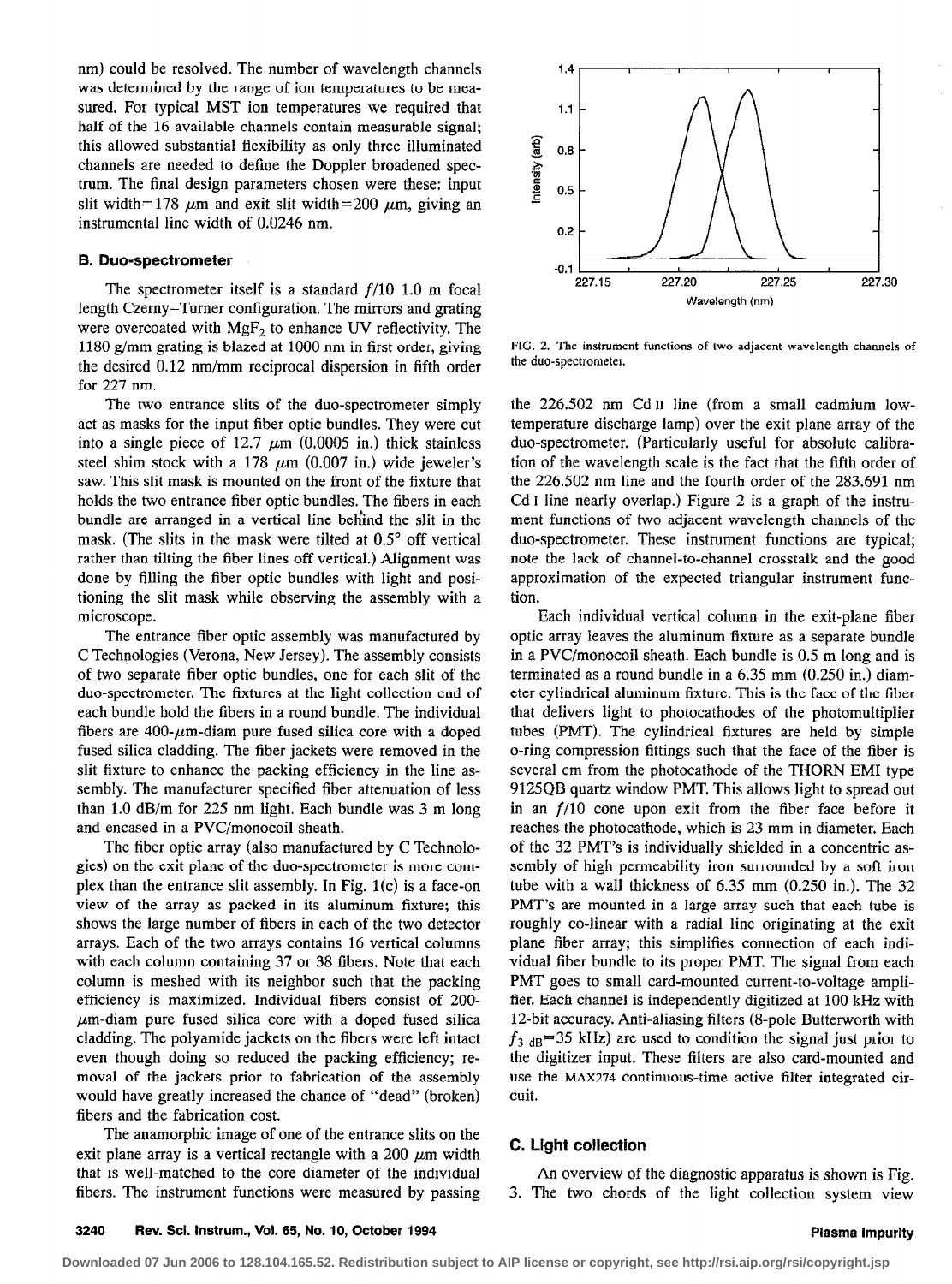

FIG. 3. An overview of the impurity ion dynamics diagnostic as installed on the MST RFP. Both a top view and side view of the MST vacuum vessel are shown.

roughly the same emission volume of the plasma, but from opposite directions. Thus, for a given directed flow velocity, one chord will collect line emission light Doppler shifted to a shorter wavelength, the other chord light shifted to a longer wavelength. Since the magnitude of the Doppler shift is equivalent for both directions, the exact position of the 227.091 nm line on the exit plane of the duo-spectrometer need not be determined prior to taking actual data on the ion dynamics of the plasma. The Doppler shift is simply half of the wavelength separation of the two shifted line centers. This is convenient because it is much easier to perform a relative wavelength calibration (channel-to-channel separation and channel half-width) than an absolute wavelength calibration (especially at the accuracies that would be required to measure a Doppler shift  $\leq 1$  km/s).

As can be seen in Fig. 3, each light collection chord is conical in shape. The collection face of each fiber bundle is focused on the surface of the opposing collection lens to



FIG. 4. (a) Ion temperature and (b) flow velocity measured every 10  $\mu$ s.

minimize the amount of reflected light that is collected. The interference filters just in front of the collection faces of the fiber optics keep lower order UV and visible lines from interfering with the C v line in fifth order in the duospectrometer.

Limited spatial localization is acceptable for experiments such as ours in which we are observing phenomena that fluctuate over MHD scale lengths of about 1 m. For high plasma current MST discharges, most of the 227.091 nm line emission originates from the plasma volume between  $r/a = 0.3$ and  $0.7<sup>22</sup>$  (The variable r indicates the position along the minor radius of the toroid, a is the minor radius which for MST is 0.52 m.) This implies that our diagnostic is collecting light over this entire volume during high current discharges, resulting in a line-of-sight spatial average of about 1 m. For low plasma current discharges, which have a lower electron temperature, the C v emission volume is probably nearer to the major axis of the toroid. Thus the tangential intersection of the light collection chords and the emission volume is smaller (see Fig. 3) and the spatial resolution is improved.

# 111. RESULTS

Reduction of the multiple measured wave forms to time records of ion temperature and flow velocity is done with a nonlinear least squares fitting routine. The IDL implementation of CURFIT<sup>23</sup> is used to fit a Gaussian function to the raw data. Figure 4 shows a typical result. The rms fluctuation level (which includes both plasma and noise fluctuations) between 10 and 11 ms is  $<6$  eV for temperature and  $<0.7$ km/s for flow velocity. Note the sudden increase in temperature and decrease in flow velocity that occurs during a sawtooth event. The accuracy of this initial result is not sufficient to definitely determine whether the flow velocity goes to zero or is slightly negative during the sawtooth event.

The data shown in this paper are the result of initial operation of this diagnostic. Several upgrades are currently being made to this instrument. The replacement of the interference filter pre-filters (Fig. 3) with small concave holographic grating monochromators has the largest potential for positive impact. These monochromators will have  $\geq 50\%$ transmission at 227 nm (versus the  $\leq 10\%$  transmission of the interference filters) combined with a narrower passband

# Rev. Sci. Instrum., Vol. 65, No. 10, October 1994 Plasma impurity 3241

**Downloaded 07 Jun 2006 to 128.104.165.52. Redistribution subject to AIP license or copyright, see http://rsi.aip.org/rsi/copyright.jsp**